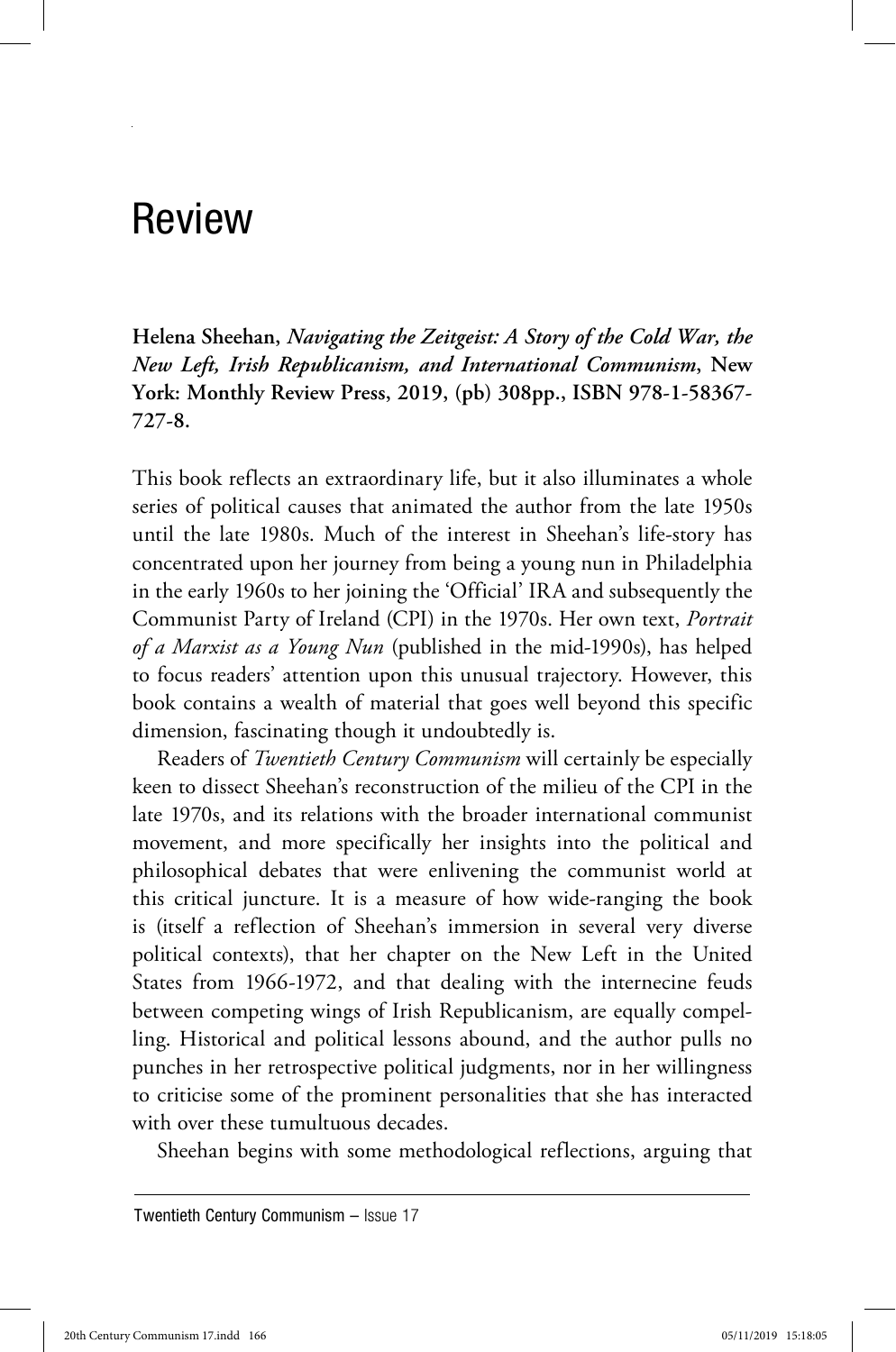the book is 'striving for something more than memoir – for a work of intellectual, social and political history within the narrative frame of autobiography' (p7) . She is acutely aware of the hazards of first-person writing, and is determined to resist the temptation to present her life as lived under a single spotlight, and equally to resist the vice of many memoirists, namely retrospectively to impose continuity and order on lived experiences that were often chaotic and open to multiple interpretations. This is an account which strives, generally with success, to be both self-reflective and to recognise the socio-historical consciousness of the times being recounted. Her self-appointed task is to place her own experience and narrative within the perspective of the 'grand narratives' of these times; 'I am seeking to tell the story of my times in worldhistorical terms' (p8). Sheehan is conscious of the fact that several of the 'worlds' she reconstructs are 'lost', and she deliberately tries to bear witness to the experience of living in a pre-Vatican II American convent, or spending several months at the Lenin School in the Soviet Union: 'these were strong and seemingly stable worlds that vanished stunningly and suddenly' (p9). The book is by no means an egotistical endeavour, but an authentic effort to place the author in the flowing tide of her times. For readers under the age of fifty, the reconstruction of these 'lost worlds' will be particularly eye-opening.

Born into a conventional, conservative Irish-American family in 1944, Sheehan's early years gave little indication of the remarkable life to come. The world of the family was characterised by the pervasive presence of the Catholic Church, with its apparently unchanging codes and rituals. In an early example of the kind of perspicacious reflection peppered throughout the book, she looks back on her girlhood in wonder at the restrictions placed upon her. The rigidities of gender roles in the 1950s appear incredible from a twenty-first century perspective, but 'there was no trace of feminism in my life-world at that time' (p.29). Feeling increasingly alienated from home and school, Sheehan 'yearned to have a comprehensive worldview and to live in harmony with it' (p44). Entering the convent of the Sisters of St. Joseph in 1962, she persevered through the novitiate, despite wrestling with an 'irresistible urge to rebel' (p56). Sheehan worked as a primary teacher in North Philadelphia, and found it increasingly difficult to reconcile her

Twentieth Century Communism – Issue 17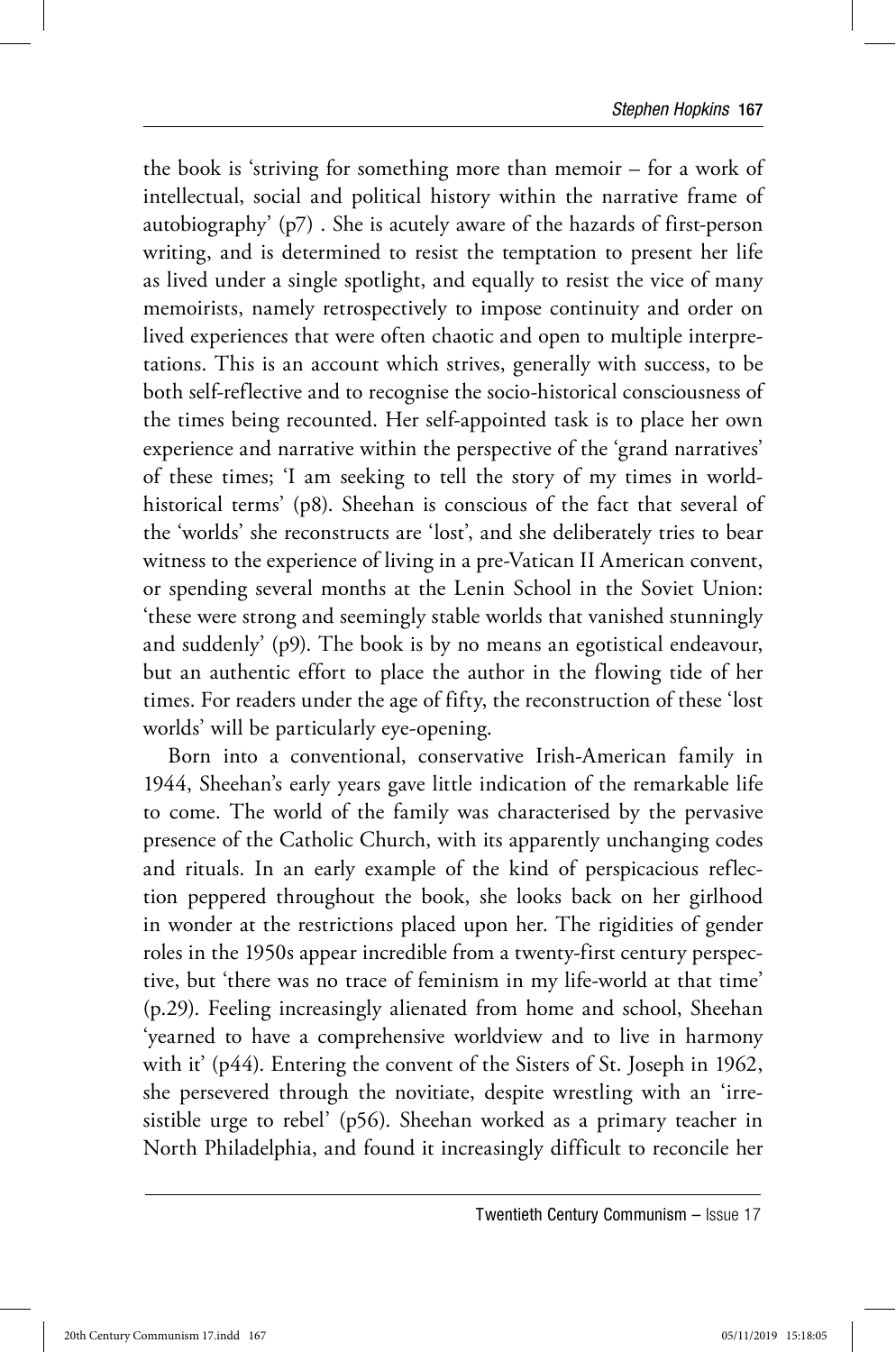life bound by the constraints of the order, and the changing social and political context around her. The ingrained racism of much of the white working class in the inner city during this era was hard to stomach. She turned 21 in 1965, and took the drastic decision to leave the order; this was the first of several occasions when Sheehan turned her back on what had been an entire social/political world, and set off in a new direction. 1965 was 'the most difficult year of my life' (p66), as she experienced a profound crisis of faith. Over the next few years, she threw herself into studying philosophy, searching for a new worldview to replace her waning faith in the Church.

It so happened that Sheehan's 'crisis of worldview' coincided with the wider crises that seemed to form the agenda of the times. She joined the Students for a Democratic Society (SDS) in 1967, although she argues that its best years were already behind it. During the next four years or so, Sheehan became essentially a full-time political activist, particularly motivated by the anti-Vietnam war movement, but engaged also by a panoply of diverse causes associated with the 'New Left'. The sheer exhilaration of these times in the radical milieu of the student left is well-captured in the memoir, although both the younger and older woman were critical of some of the wilder self-indulgences of the Yippies and the counter-culture. Some of these 1960s debates regarding the relationship between 'psychological and cultural liberation' on one hand, and socio-economic emancipation on the other, remain pertinent in contemporary left-wing circles. Sheehan also points out how much of this flowering of 'history from below' has informed the evolution of academic disciplines and discourses: the growth of Black studies, gender studies, women's history, labour history and subaltern studies can all be traced to this fruitful period of experimentation.

She also engages with the historiography of the 'New Left', arguing that the history of the movement has tended to be dominated by the narrative of the rise and fall of SDS. Sheehan is convincing in her claim that the 'New Left' continued to be significant into the 1970s, and she poses the question: 'Why, then, should Chicago 1968 be so much more widely chronicled than May Day 1971?' (p140). The latter events constituted the most sustained campaign of civil disobedience and challenge to mainstream authority in the post-war USA, but they have

Twentieth Century Communism – Issue 17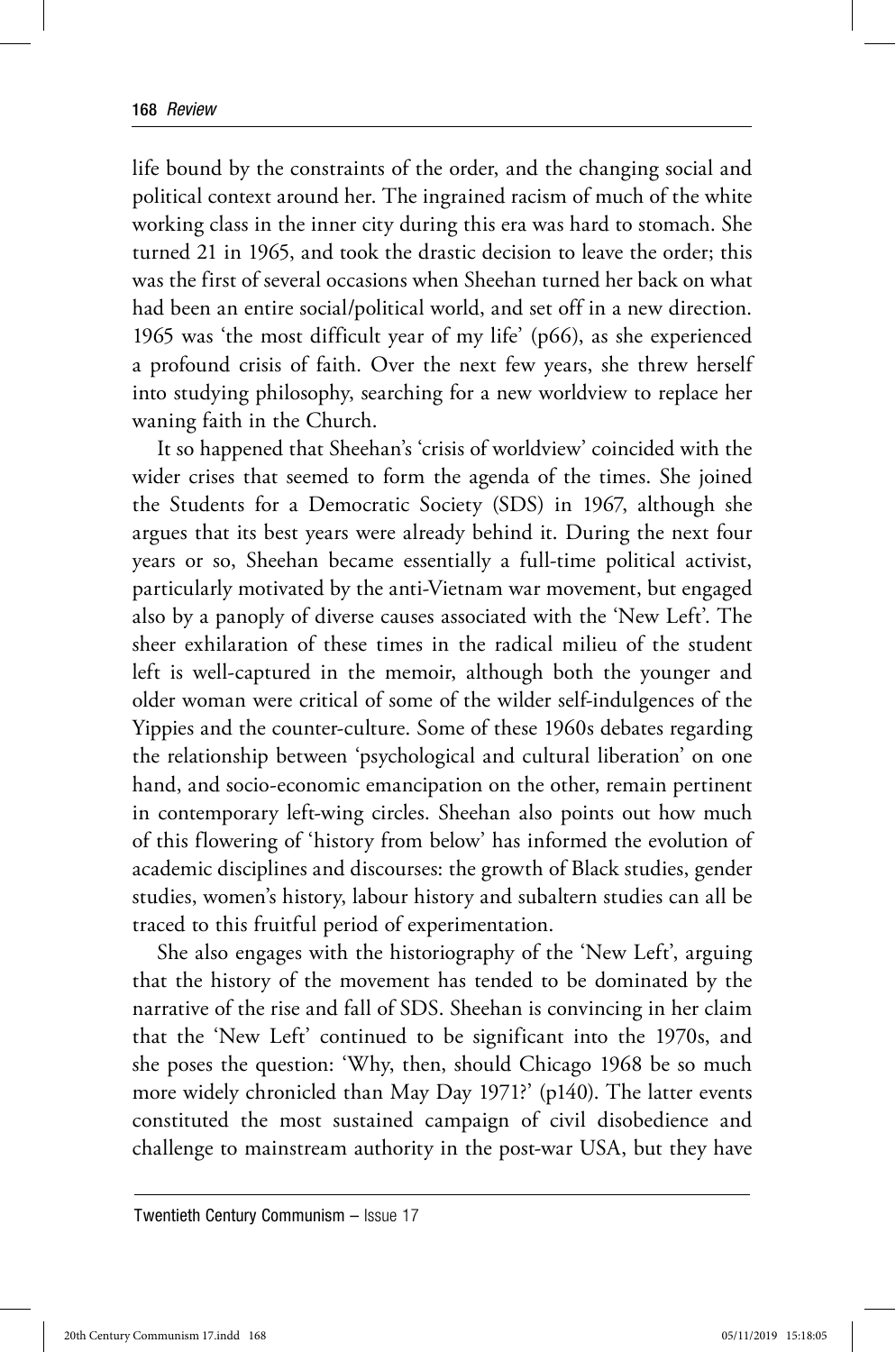not been well-remembered. Sheehan's considered judgment concerning these years is that the broad movement did not accomplish the revolution it was seeking, albeit in an inchoate fashion: 'we were not even able to translate massive social upheaval into a sustained political force. We were deserted by the opportunistic, the cowardly, and the faint-hearted, the flotsam that flow with every tide. We had our casualties and tragedies. We had our traitors too' (p.141). But, on the other hand, 'most of us who were really committed then remained so, and found ways to advance the ideas and ideals formed in the sixties into subsequent decades. Sadder but wiser, we carried on.' Sheehan had married a fellow anti-war activist in 1967, although in keeping with the times, they did not set up a conventional home life.

In retrospect, it is perhaps not so surprising that Sheehan should embrace the 'liberation' movement in Ireland in the early 1970s, given both her familial background, and the temper of the times. 'Unmoored' from her sense of American identity, the 'highly romanticised vision' of the 'struggle' in Northern Ireland was a beguiling vista (p145). Sheehan gravitated towards the Official wing of the Republican movement, attracted by the Marxist direction of its leadership, and she became active in the James Larkin Republican Club in Philadelphia. In April 1972, on foot of arranging a speaking tour for Billy (Liam) McMillen (a Belfast based IRA Army Council member), Sheehan took the bold decision to buy a one-way ticket to Ireland, leaving behind her husband, parents and siblings, as well as her political life. She immediately immersed herself in the conspiratorial world of republican politics, initially in Dublin. She became engaged in the leadership circle very quickly. Characteristically, she threw herself into this new political commitment, but also a new culture and a new country. She shared a house belonging to Mick Ryan (Quartermaster of the IRA) with the foremost Marxist ideologue of the Officials, Sean Garland. The book provides thumbnail sketches of some of the key figures of this movement, including the Chief of Staff of the IRA, Cathal Goulding, the President of Sinn Féin, Tomás MacGiolla, as well as 'colourful' characters such as Dominic Behan and Des O'Hagan. It is instructive that Sheehan found the 'structural clarity' of the Irish republican movement refreshing after the 'chaotic structurelessness' of the US New Left (p155), although in hindsight she recognises the poten-

Twentieth Century Communism – Issue 17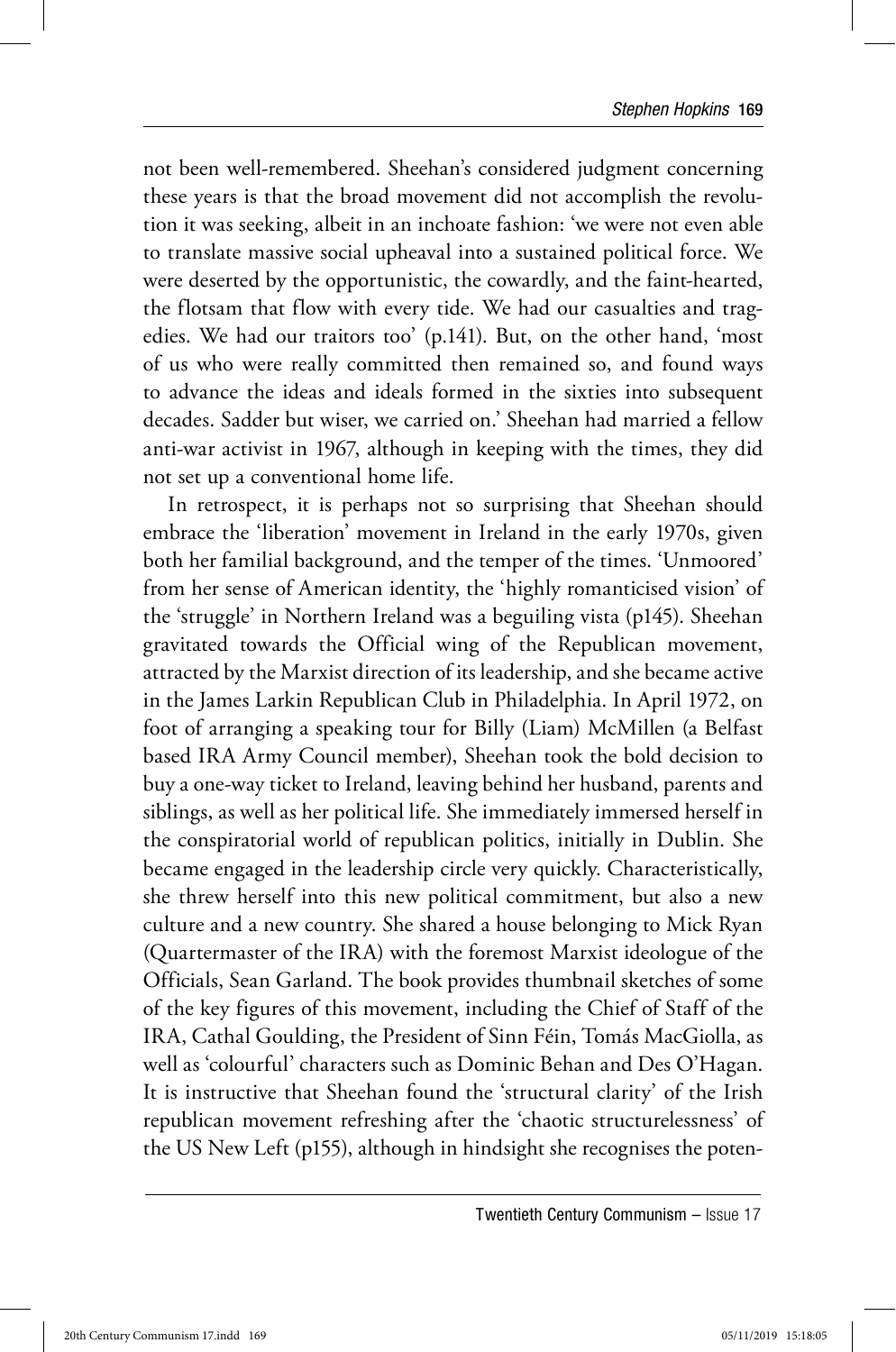tial problems associated with such a hierarchical (and, one might add, militarised) mode of organisation. The Official IRA called an openended ceasefire in May 1972, precipitating tension and ultimately a split within the movement, with those committed to continuing violence forming the Irish National Liberation Army (and its political wing, the Irish Republican Socialist Party), based around the charismatic figure of Seamus Costello.

Sheehan helped to develop the movement's political education courses, and began a new relationship with Eoin Ó Murchú, the editor of the SF newspaper, *United Irishman*. In 1973, Sheehan gave birth to the couple's son, Cathal, and after her divorce came through, they married (although it is plain that Sheehan saw this as primarily necessary to cement her status in Ireland). The trappings of family life did not dissuade Sheehan from maintaining her commitment to political activism, but these were dangerous years, with several friends (including McMillen) being killed or injured in tit-for-tat feuding with the INLA. The Officials were also attempting to usurp the privileged position in relation to the USSR enjoyed by the CPI, and the two movements, which had previously worked co-operatively, increasingly became competitive or even hostile. At this time, Sheehan recognises that the Officials embraced Marxist-Leninist orthodoxy with the zeal of the convert, and there was an atmosphere of 'heresy-hunting mistrust' (p174) in the movement. Looking back, she is regretful about this element of the movement's politics, but still maintains that the overall experience was rich and positive: 'In this movement, I became a Marxist. I had already moved far in the direction of Marxism without conscious or direct influence from it. When I did finally come to it, the effect was electric' (p175).

In 1975, after the bitter split with Costello, the Sheehan and Ó Murchú household was sometimes literally under siege. Violence and threats were regular occurrences, and the movement was spiralling into chaos. By this point, Sheehan had had a daughter, but at 30 years-old she had still not completed her PhD in philosophy of science, and whilst her political commitment was as strong as ever, she felt the Officials were 'floundering, without proper discipline or clear ideology, and that serious Marxists were being isolated and undermined' (p180). She and Ó Murchú resigned and quickly joined the CPI, thus closing another

Twentieth Century Communism – Issue 17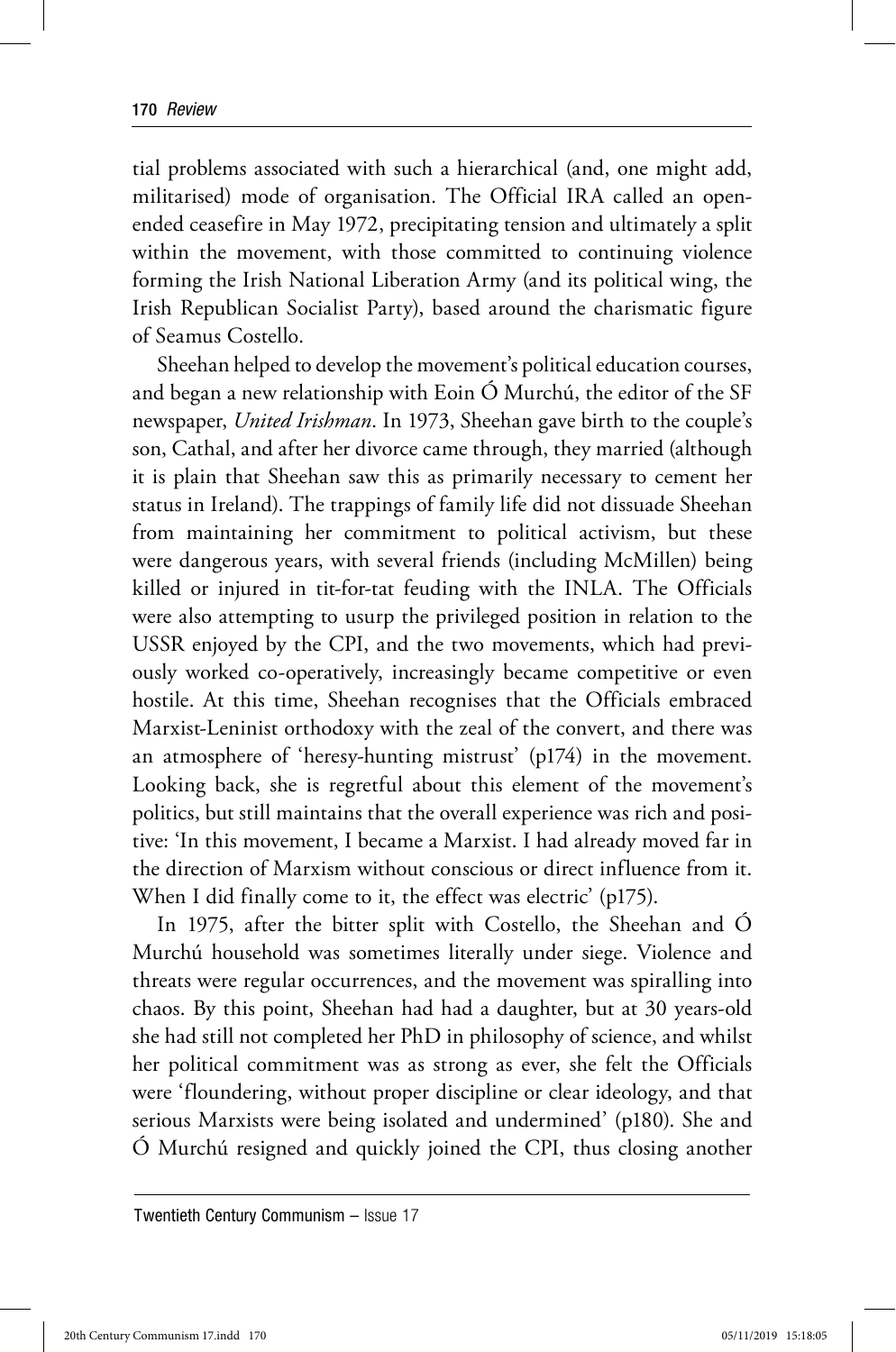political chapter, and beginning afresh. Her rationale was that the CPI was the embodiment in Ireland of the international communist movement, and that given that she now saw herself as a communist, she might as well be in a communist party!

The CPI was a very small party, with what Sheehan characterises as an anti-intellectual culture, combined with male chauvinism (p199); its prevailing political stance was fiercely pro-Soviet, with the 1975 Congress reversing an earlier CPI condemnation of the 1968 Soviet invasion of Czechoslovakia. Initially, Sheehan tried to steer a middle course between the 'tankies' and the 'Euros', but she makes clear that, under the influence of the debates in the Communist Party of Great Britain (CPGB), her sympathies lay with what she calls a 'Left Eurocommunist' position (p215). She argued that the movement needed to be open to broad alliances and 'new social movements' (especially feminism), and she was energised by the lectures and the spirit at the annual Communist Universities of London during the late 1970s. Whilst rejecting an uncritical pro-Soviet line ('dogmatic recycling'), she nevertheless also refused to countenance what she saw as the 'unravelling' of Marxist thinking which was the alleged direction of travel for some 'revisionists' in the CPGB (p224). Meanwhile, she enrolled for doctoral study at Trinity College Dublin, and began to contemplate seriously pursuing an academic career.

As with the Official Republicans, the book provides some spicy portrayals of her erstwhile comrades, with leading CPI figures such as Mick O'Riordan, Betty Sinclair and Roy Johnston subject to a no-holdsbarred treatment. This section is particularly interesting in terms of the reportage of debates within the international communist movement, and the significance of her extensive travel to the USSR and Eastern Europe from 1977-1980. The portrait of her four-month sojourn in Moscow in 1978 is fascinating; although Sheehan recognised the 'complexities and tragedies' of communist history, she still 'affirmed Soviet society as a monumental striving towards socialism.' (p229). Such an unabashed reconstruction of fidelity and emotional connection to the USSR will come as a shock to younger readers. As she attended philosophy conferences, Sheehan sympathised with those in the GDR and elsewhere in the socialist bloc who were attempting to work with integrity, to push

Twentieth Century Communism – Issue 17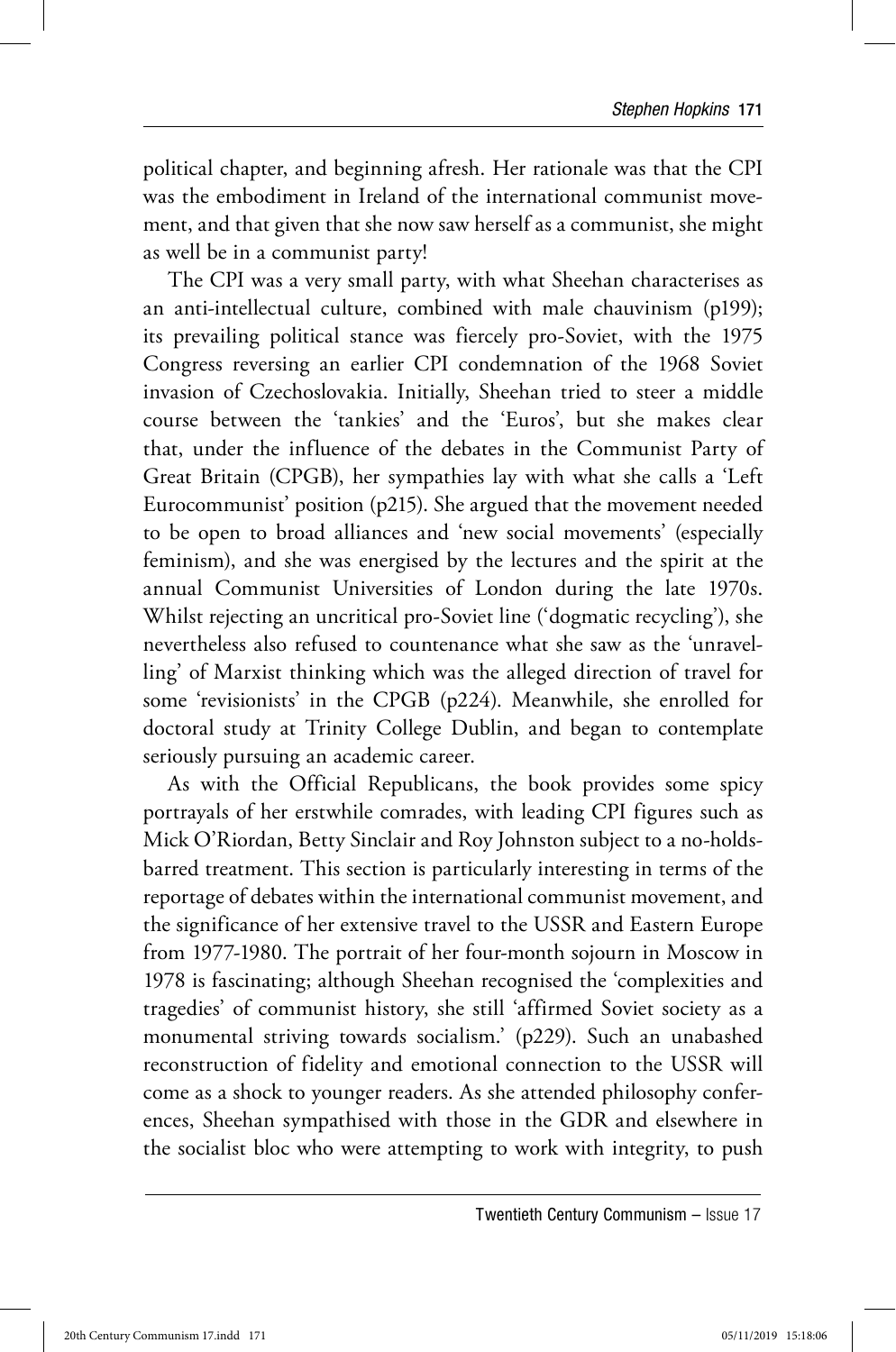against the limits of orthodoxy, but without succumbing to disloyalty. She interacted with a range of Marxist thinkers, some of whom were 'dissidents'; for instance Adam Schaff, Wolfgang Harich and others. Like them, she wrestled with the problems of constructing a more democratic form of socialism. As she worked on her doctoral thesis (eventually published in 1985 as *Marxism and the Philosophy of Science: A Critical History*), she attempted to avoid the polarisation of orthodox Marxist and anti-Marxist histories of Marxism. This was, she confesses, a sorrowful experience, as she realised how much of the history of the socialist world was a litany of 'self-inflicted tragedies' (p246). The poignant nature of her reflections on communist history is illustrated in her conversations with Harich, a philosopher at Humboldt university who had been imprisoned for eight years (seven in solitary confinement) after 1956, accused of forming a counter-revolutionary group. Although still a communist, he stated that he understood the reasons for his imprisonment; communists were only a tiny minority of the population, and could only maintain power by coercive means. Sheehan recounts that she was haunted by his matter-of-fact summation: 'The communist movement is like a dragon. It eats enthusiastic young communists and it expels cynics, careerists, broken personalities' (p256).

Her relationship to Marxist thought was becoming more complicated, and in turn her connection to the largely orthodox CPI was more and more problematic. At the party's Congress in 1979, Sheehan was subject to a 'vicious denunciation' by Betty Sinclair (p249), and she felt she had no option but to resign. Once more, she felt cast adrift: 'I was still a communist but it would have to be without the party card.' (p268). 1980 felt like a reprise of 1965, except that Sheehan believed she had a clear foundation for her worldview. The book ends with the collapse of this world in 1989, by which time Sheehan had forged a career in Irish academia, teaching in communication studies at Dublin City University. Politically, she worked within the ranks of the Irish Labour Party, forging close relations with the future President of Ireland, Michael D. Higgins, but this was politics in a minor key in comparison to her previous depth of commitment. She found it hard to adjust to the shifting ground of the 1980s: 'I often lacked confidence, not so much in myself, but in the world' (p275). There is inevitably a valedictory quality